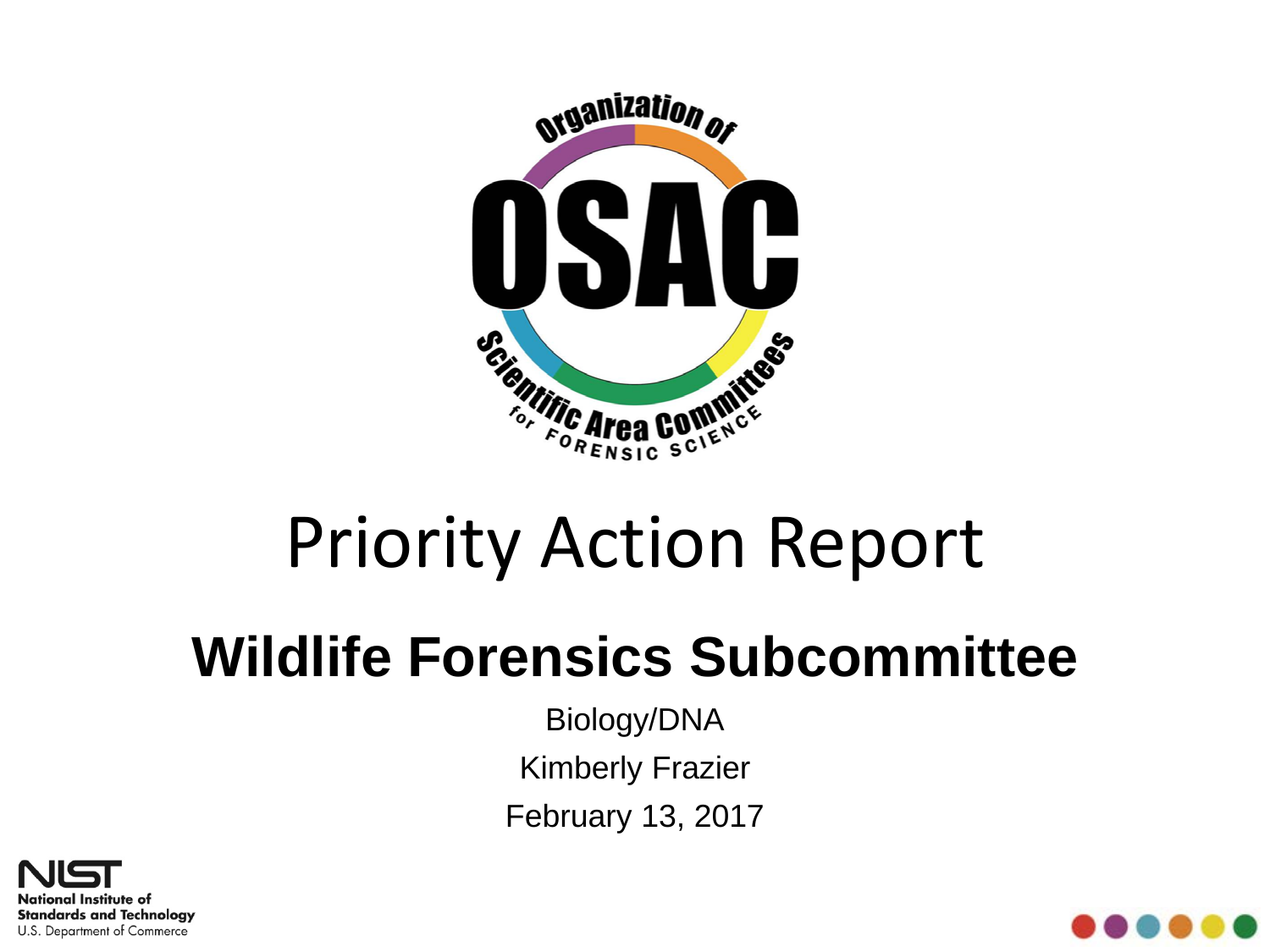

#### **Subcommittee Leadership**

| <b>Position</b>        | <b>Name</b>                   | Organization                                                                | Term           | <b>Email</b>        |
|------------------------|-------------------------------|-----------------------------------------------------------------------------|----------------|---------------------|
| Chair                  | Kimberly Frazier,<br>M.S      | <b>Wyoming Game</b><br>and Fish Dept.                                       | $\overline{4}$ | Kim.frazier@wyo.gov |
| <b>Vice Chair</b>      | Jason Byrd, Ph.D              | University of<br>Florida / Maples<br>Center for<br><b>Forensic Medicine</b> | $\overline{3}$ | jhbyrd@ufl.edu      |
| Executive<br>Secretary | Mary Burnham-<br>Curtis, Ph.D | National Fish &<br><b>Wildlife Service</b>                                  | $\overline{3}$ | Mary curtis@fws.gov |



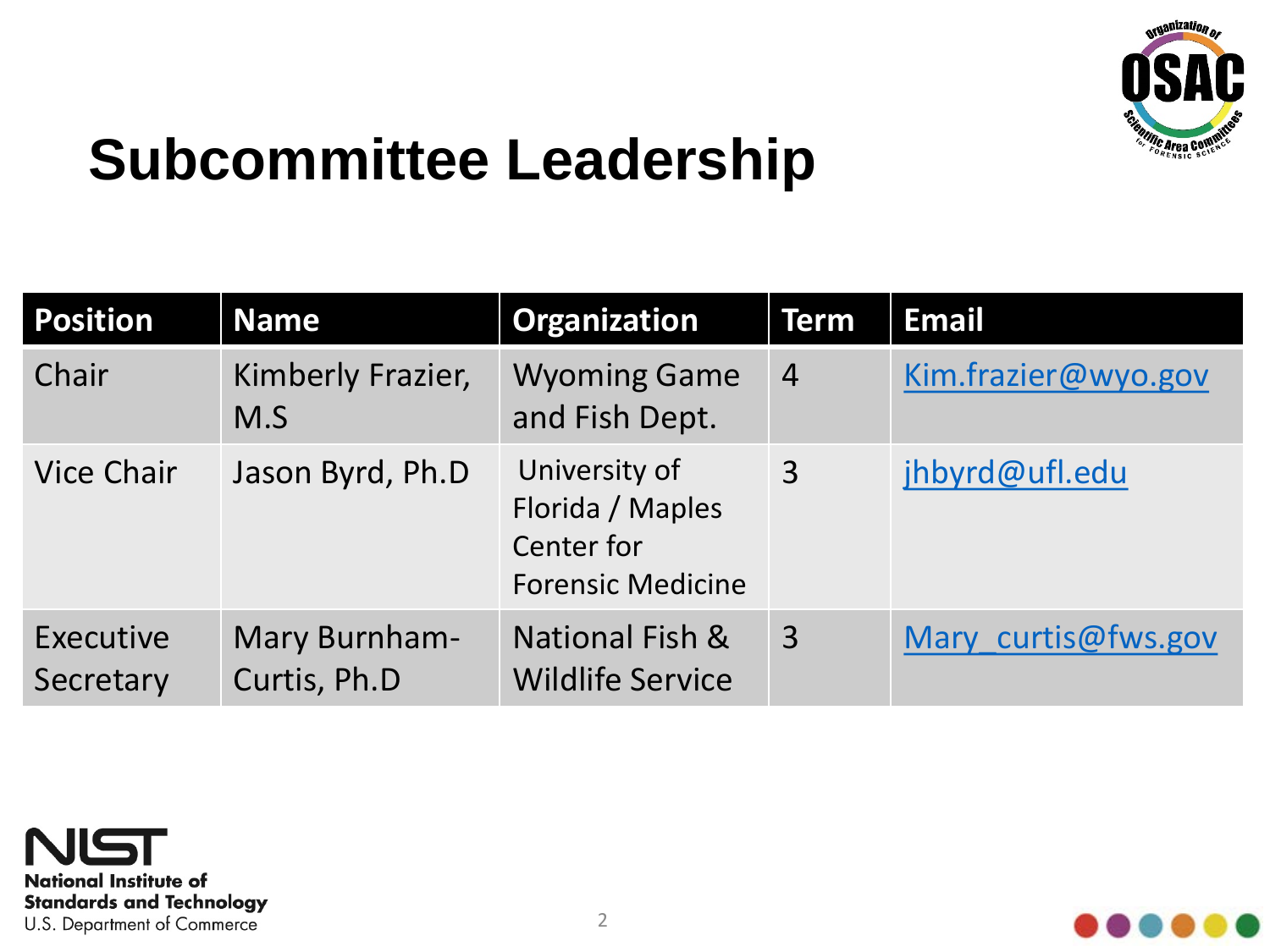## **Subcommittee Members**



| #              | <b>Name</b>                  | Organization                                                                                              | <b>Term</b>    | <b>Email</b>                 |
|----------------|------------------------------|-----------------------------------------------------------------------------------------------------------|----------------|------------------------------|
| $\mathbf{1}$   | Brandt Cassidy, Ph.D         | <b>DNA Solutions</b>                                                                                      | $\overline{3}$ | bgcassidy@cox.net            |
| $\overline{2}$ | David Foran, Ph.D            | <b>Michigan State University</b>                                                                          | 3              | foran@msu.com                |
| 3              | Trey Knott, M.S              | <b>NOAA-Northwest Fisheries Science</b><br><b>Center Forensic Laboratory</b>                              | 3              | trey.knott@noaa.gov          |
| 4              | M. Kathy Moore, Ph.D         | NOAA-Northwest Fisheries Science<br><b>Center Forensic Laboratory</b>                                     | 3              | kathy.moore@noaa.gov         |
| 5              | Tasha Bauman, M.S            | Wyoming Game and Fish Dept.-Wildlife<br><b>Forensic Laboratory</b>                                        | $\overline{4}$ | tasha.bauman@wyo.gov         |
| 6              | Jenny Giles, Ph.D            | Stanford University-Department of<br><b>Biology</b>                                                       | $\overline{4}$ | jlgiles@stanford.edu         |
| $\overline{7}$ | Seth Faith, Ph.D             | Dept. of Molecular Biomedical Sciences<br>& The Forensic Science Institute, NC<br><b>State University</b> | $\overline{3}$ | safaith@ncsu.edu             |
| 8              | Christina Lindquist, M.S.    | <b>UC Davis, Veterinary Genetics</b><br>Laboratory, Forensic Unit                                         | 3              | cdlindquist@ucdavis.edu      |
| 9              | R. Christopher O'Brien, Ph.D | University of New Haven                                                                                   | $\overline{4}$ | rcobrien@newhaven.edu        |
| 10             | Michael Stockdale            | Tennessee Wildlife Resources Agency                                                                       | 3              | mike.stockdale2009@gmail.com |

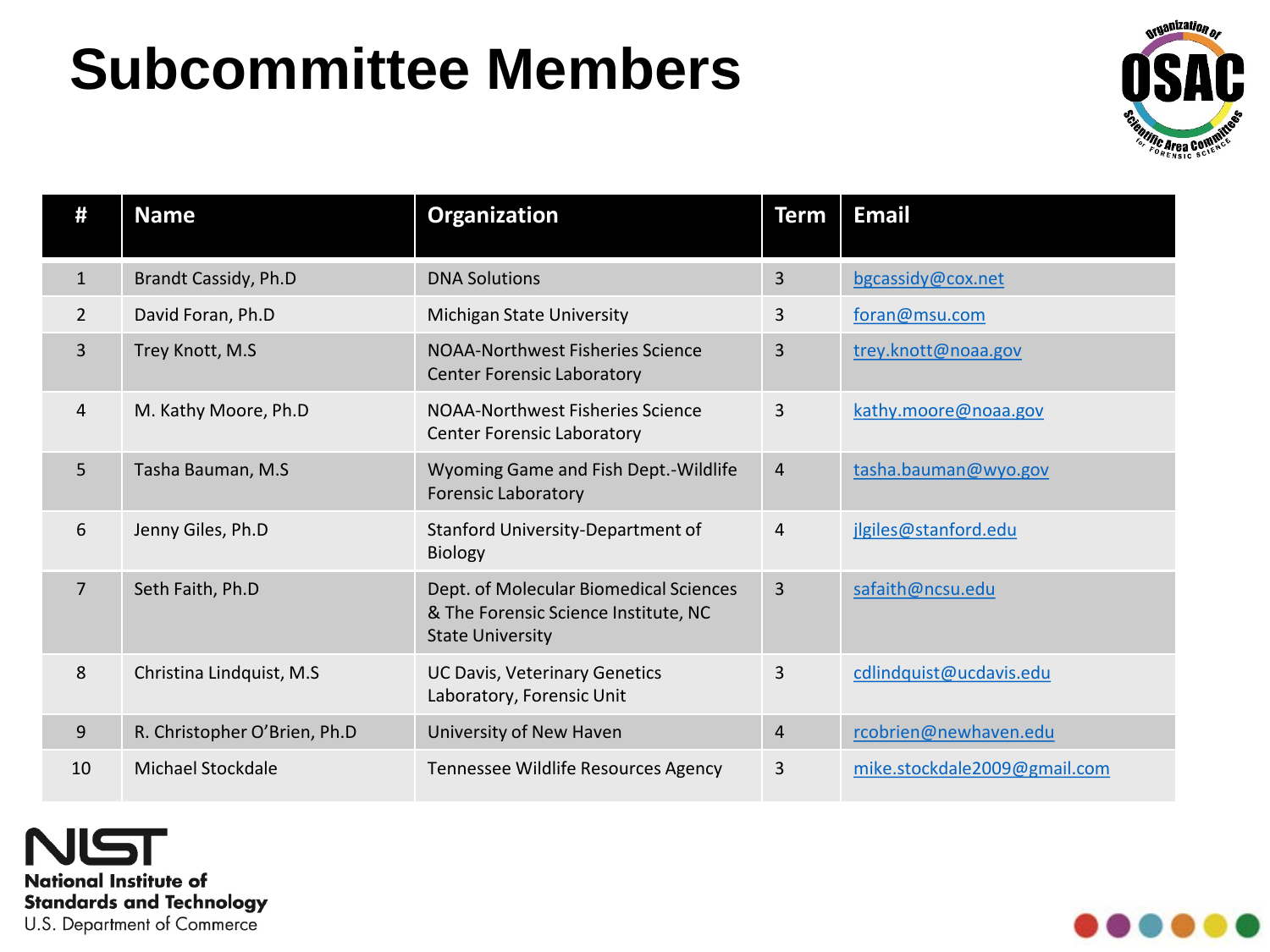#### **Affiliates**



| #              | <b>Name</b>          | Organization                                                         | <b>Term</b> | <b>Email</b>                  |
|----------------|----------------------|----------------------------------------------------------------------|-------------|-------------------------------|
| $\mathbf{1}$   | Erin Meredith        | CA Dept. of Fish and Wildlife                                        |             | Erin.meredith@wildlife.ca.gov |
| $\overline{2}$ | Kim Scribner         | Michigan State University                                            |             | scribne3@msu.edu              |
| 3              | SilvanaTridico       | <b>Murdoch University</b>                                            |             | silvanatridico@yahoo.com      |
| 4              | <b>Brian Hamlin</b>  | National Fish and Wildlife Service                                   |             | Brian hamlin@fws.gov          |
| 5              | Pepper Trail         | National Fish and Wildlife Service                                   |             | Pepper trail@fws.gov          |
| 6              | Dr. Tabitha Viner    | National Fish and Wildlife Service                                   |             | Tabitha.viner@fws.gov         |
| 7              | Piper Schwenke       | <b>NOAA Fisheries</b>                                                |             | Piper.schwenke@noaa.gov       |
| 8              | Rob Ogden            | <b>TRACE Wildlife Forensic Network</b>                               |             | Rob.ogden@tracenetwork.org    |
| 9              | Robert Grahn         | University of California                                             |             | ragrahn@ucdavis.edu           |
| 10             | Susan Underkoffler   | University of Florida/ Maples Center for<br><b>Forensic Medicine</b> |             | sunderkoffler@ufl.edu         |
| 11             | <b>Cindy Harper</b>  | University of Pretoria                                               |             | Cindy.harper@up.ac.za         |
| 12             | Samuel Wasser        | University of Washington                                             |             | wassers@uw.edu                |
| 13             | <b>Matthew Birck</b> | US Dept. of Homeland Security                                        |             | Matthew.birck@cbp.dhs.gov     |
| 14             | John Planz, Ph.D     | UNT Health Science Center,, UNT Center<br>for Human Identification   |             | john.planz@unthsc.edu         |

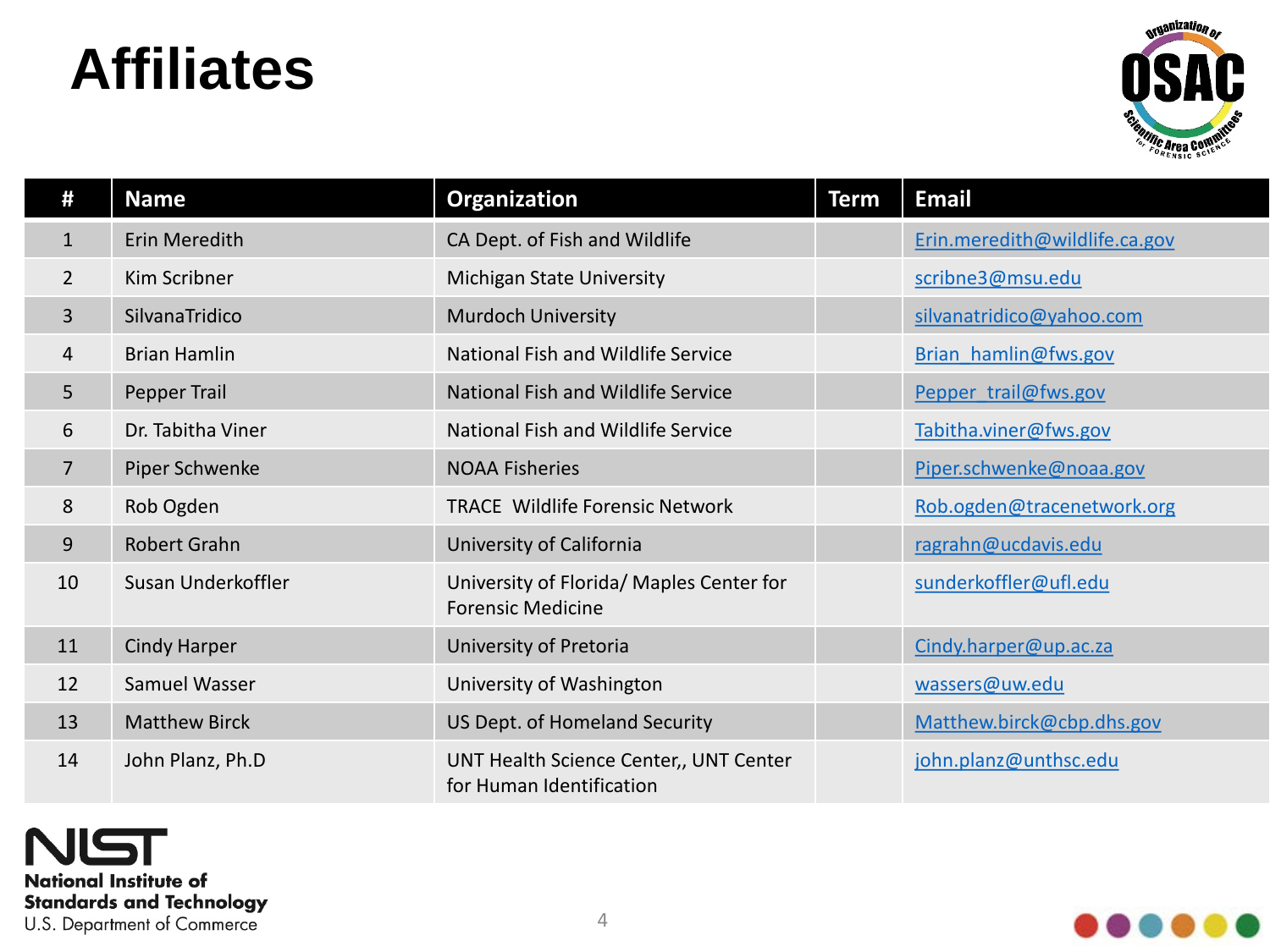

## **Discipline Description**



The Wildlife Forensics Subcommittee focuses on standards and guidelines related to taxonomic identification, individualization, and geographic origin of non-human biological evidence based on morphological and genetic analyses.



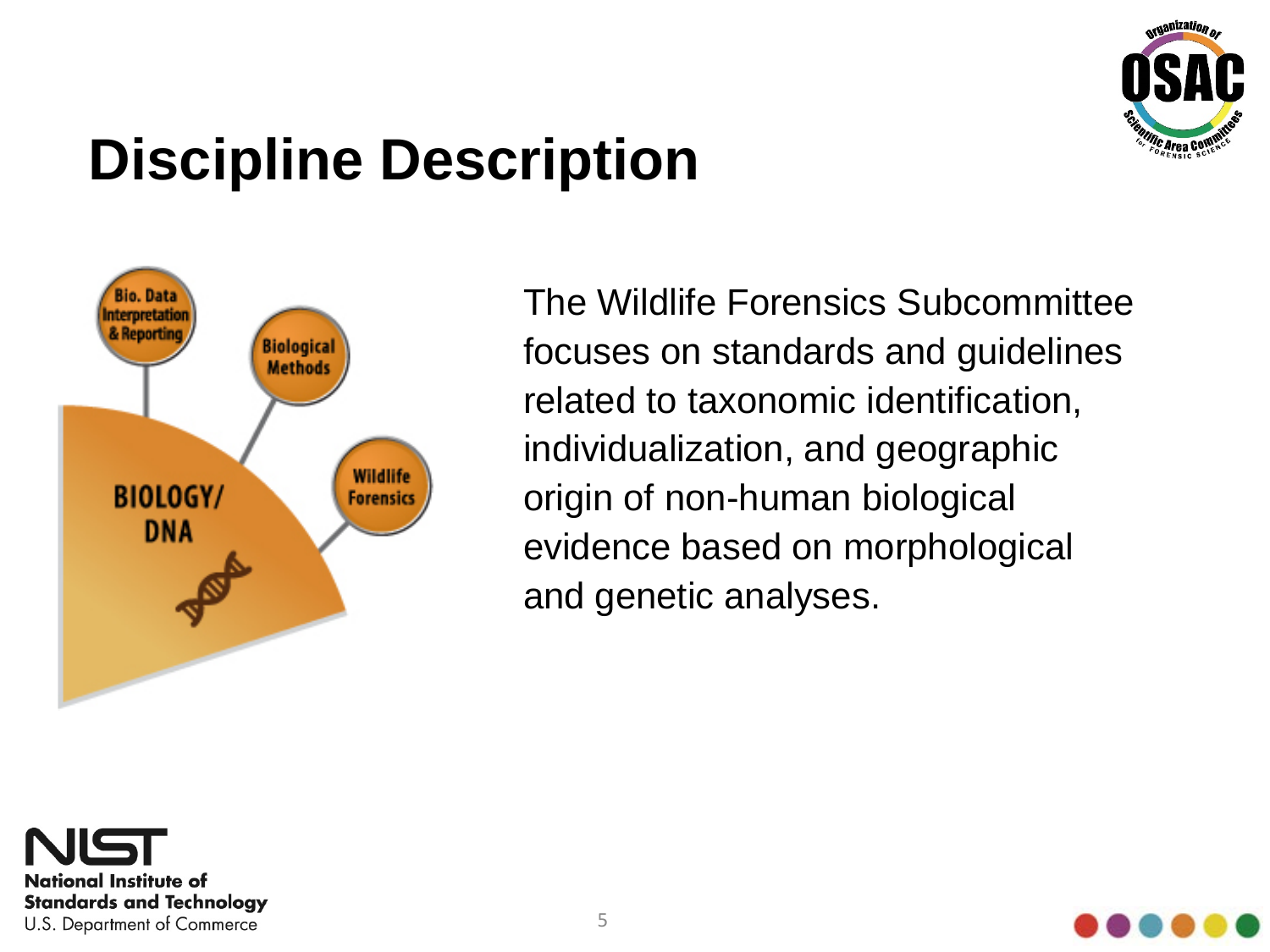

## **Summary of Priority Projects**

| <b>Priority</b> | <b>OSAC</b><br><b>Process</b> | <b>Working Title of Document</b>                         |
|-----------------|-------------------------------|----------------------------------------------------------|
|                 | <b>SDO</b>                    | <b>Wildlife Forensics DNA Standards</b>                  |
|                 | <b>SDO</b>                    | Wildlife Forensics Validation Standards - STR Analysis   |
| 3               | <b>SDO</b>                    | Wildlife Forensics Validation Standards - Sequencing     |
| 4               | <b>SDO</b>                    | Wildlife Forensics Methods-Sampling of Reference Samples |



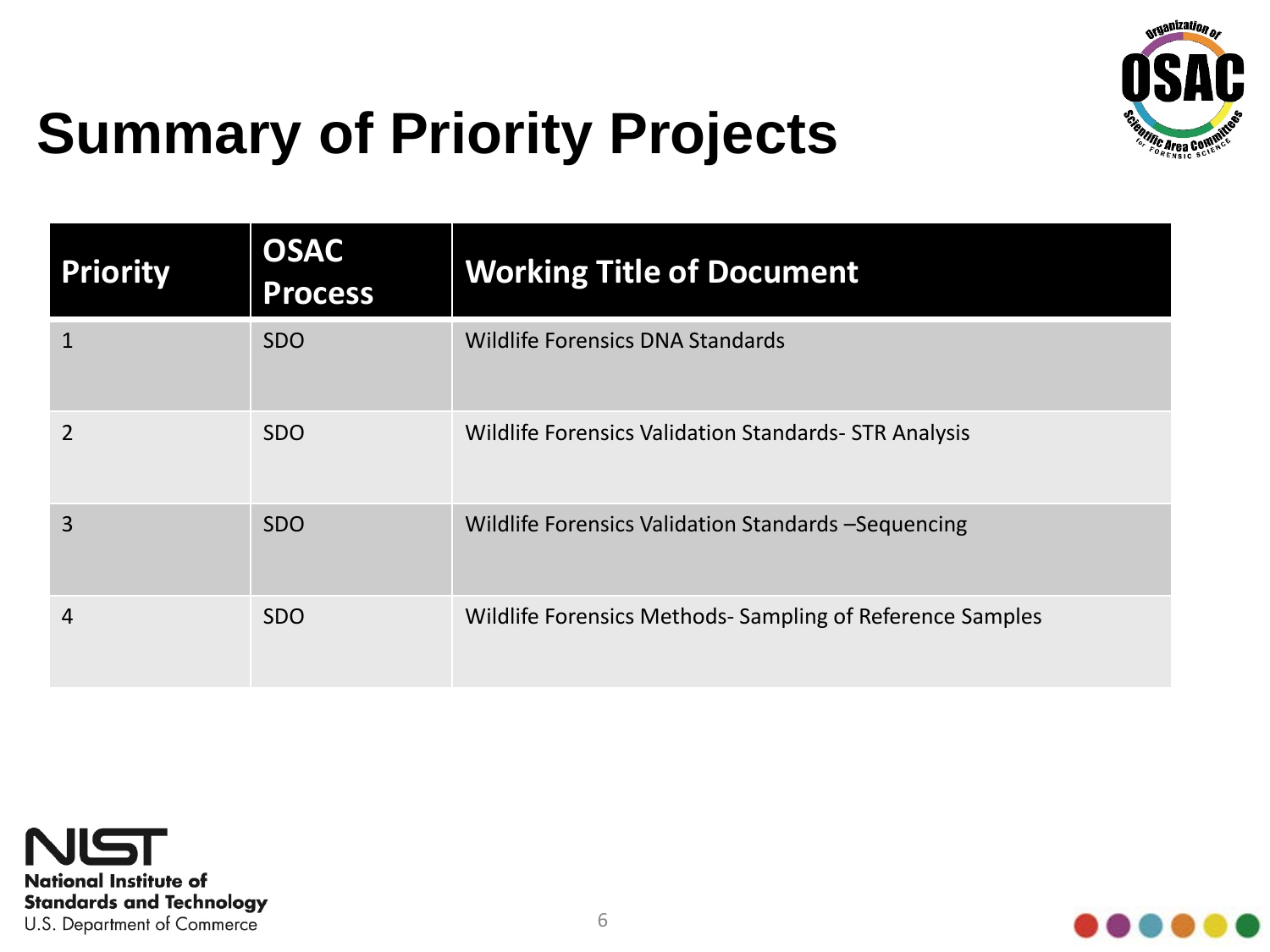

Document Title: Wildlife Forensics DNA Standards

Scope: These standards refer to general considerations in the application of genetic techniques in analyzing wildlife forensic evidence. They also cover specific wildlife DNA analyses currently widely employed, such as DNA sequencing for the identification of class characters, and DNA fragment analysis of short tandem repeats (STRs) for establishing individual identity.

Objective/rationale: This document covers good laboratory practices, evidence handling, and training which are central to all forensic laboratories. Furthermore, these standards also address considerations of phylogeny, taxonomy, and reference collections that are specific to wildlife forensic science.



**Task Group Name: DNA Standards Task Group Chair Name: Tasha Bauman Task Group Chair Contact Information: tasha.bauman@wyo.gov Date of Last Task Group Meeting: Jan. 2017**

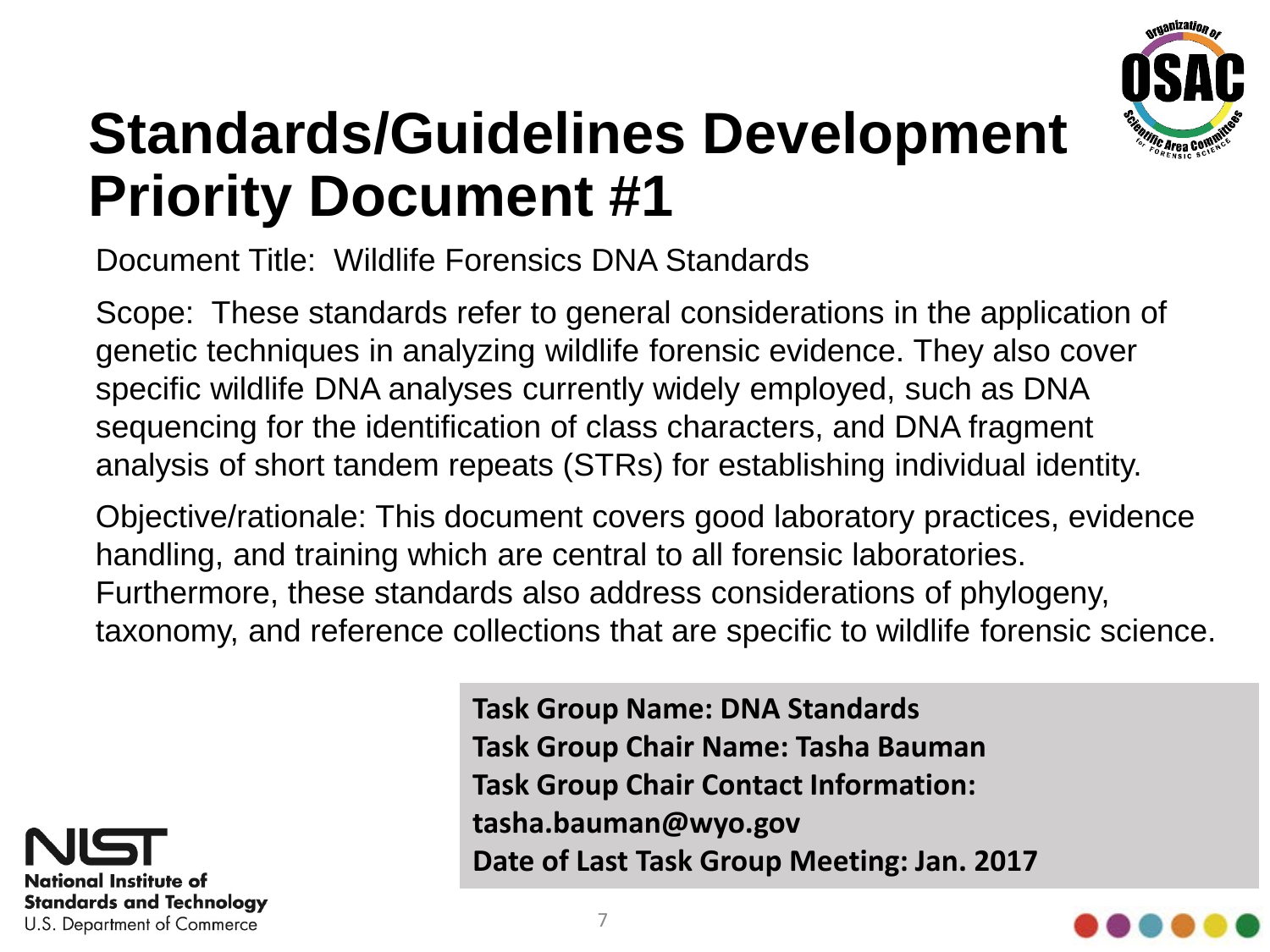

Key Components of Standard:

- Laboratory (cleaning, decontamination, separation of pre and post PCR)
- DNA extraction
- Amplification
- Analysis and interpretation
- Statistics
- Taxonomic identification
- Mitochondrial haplotyping
- Quality controls
- Population assignment



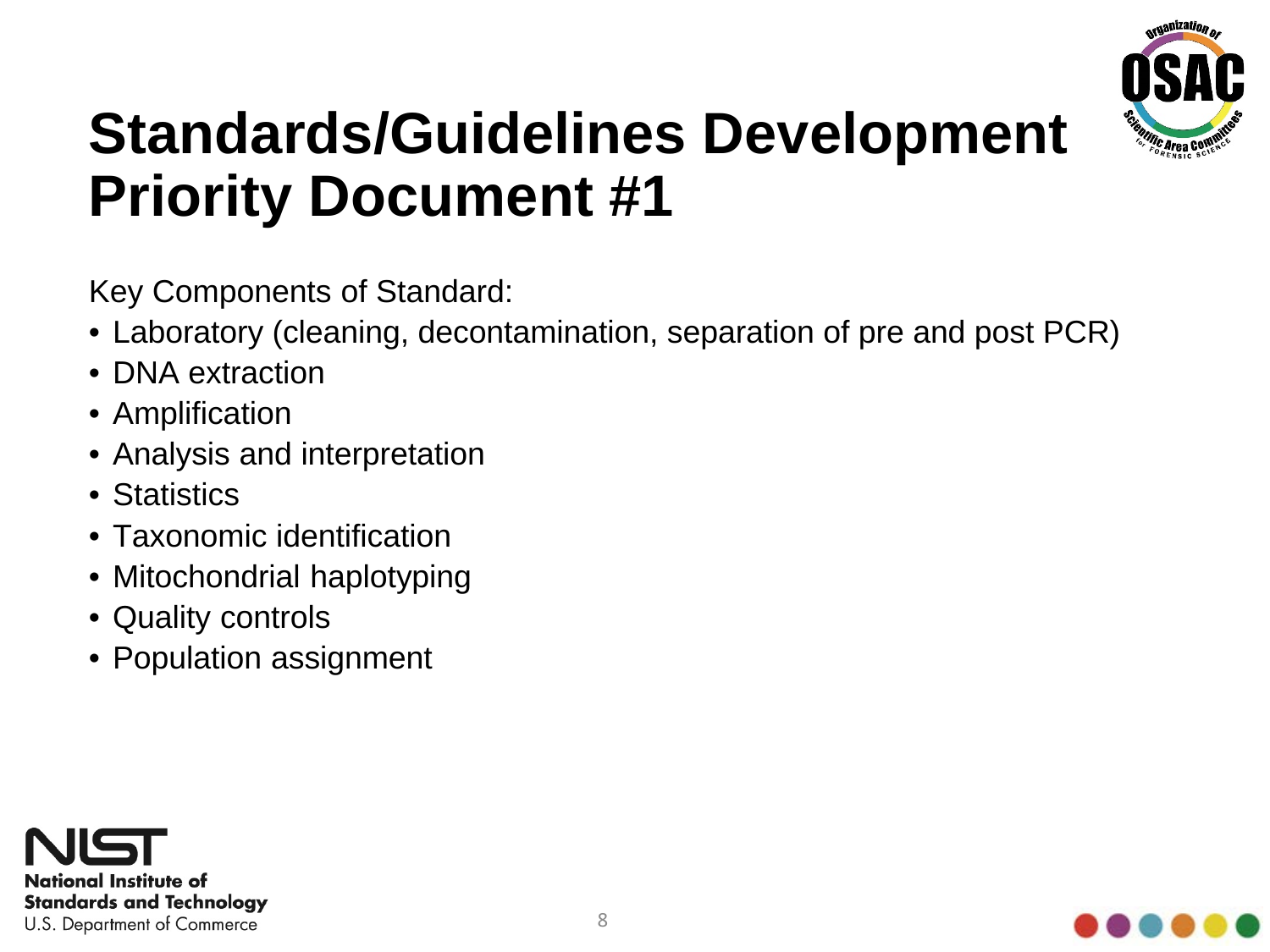#### **Task Group/Subcommittee Action Plan** *Priority 1: Wildlife Forensics DNA Standards*



| <b>Planned Actions</b>                                                                                  | <b>OSAC Process</b><br>Stage (e.g.,<br><b>SDO 100)</b> | <b>Assignee</b>          | <b>Estimated</b><br><b>Completion Date</b> |
|---------------------------------------------------------------------------------------------------------|--------------------------------------------------------|--------------------------|--------------------------------------------|
| <b>Finalize sections 3-General</b><br>DNA Standard, 4-Sequencing<br><b>Analysis and 5- STR Analysis</b> | SDO100                                                 | <b>Task Group</b>        | February 2017                              |
| Adjudicate comments from<br>the RCs                                                                     | SDO200                                                 | Tasha Bauman             | February 2017                              |
| Pull terminology from the<br>bio-terms glossary                                                         | SDO100                                                 | Mary Burnham-<br>Curtis  | <b>March 2017</b>                          |
| Finalize DNA Standards &<br>Guidelines with the SC                                                      | SDO100                                                 | Wildlife<br>Subcommittee | <b>April 2017</b>                          |



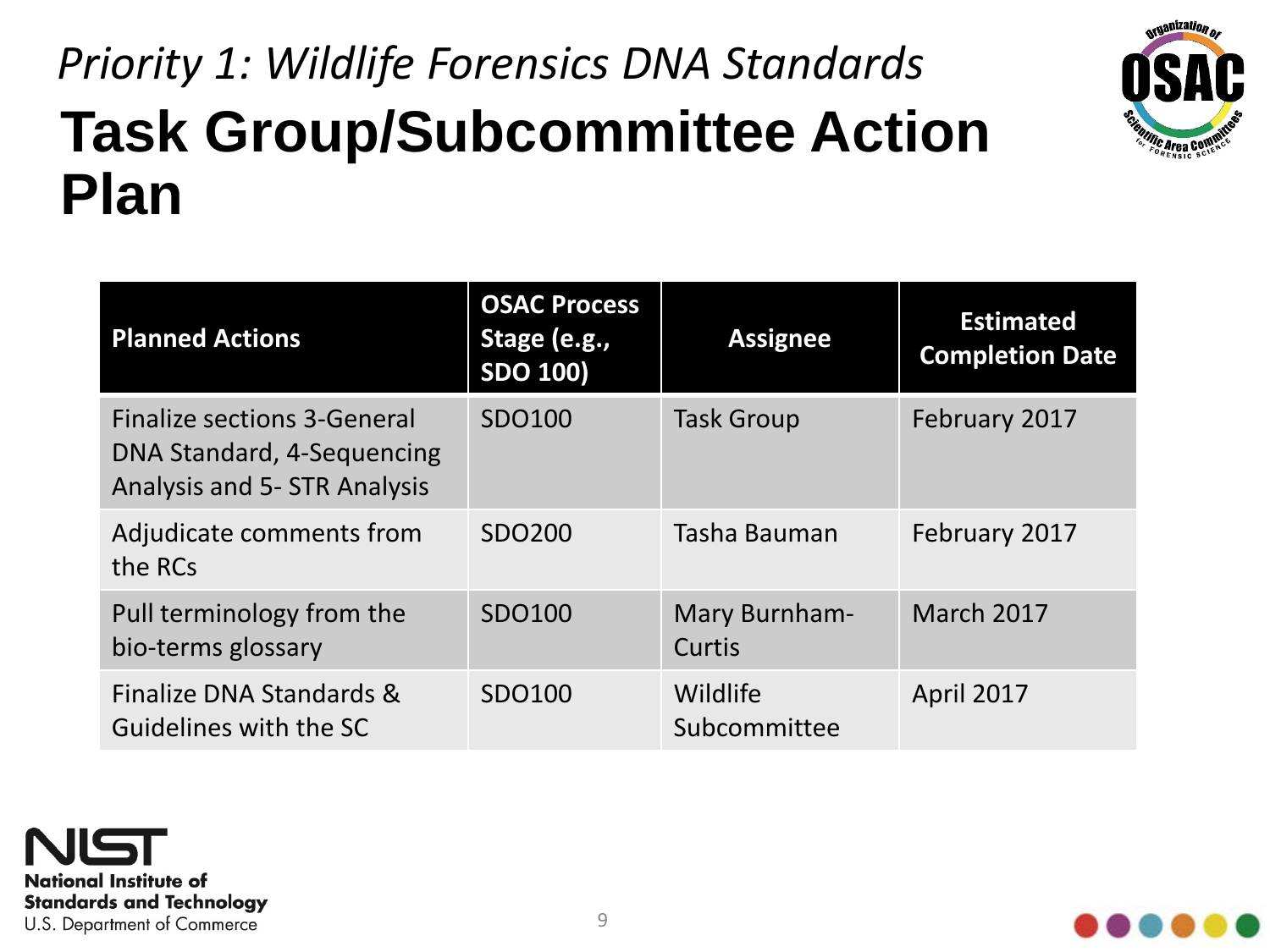

Document Title: Wildlife Forensics Validation Standards- STR Analysis

Scope: This document provides minimum standards and recommendations for validating new STR (Short tandem repeat, nuclear DNA) markers for use in wildlife forensic DNA laboratories where the STR genotyping method has already been validated.

Objective/rationale: Wildlife forensic labs do not have a specific kit for use in STR analysis. We feel it is imperative to have a standard guiding the implementation of new markers in any panel set.



**Task Group Name: Validation- STR Analysis Task Group Chair Name: Christina Lindquist and Brandt Cassidy Task Group Chair Contact Information: cdlindquist@ucdavis.edu Date of Last Task Group Meeting: January 2017**

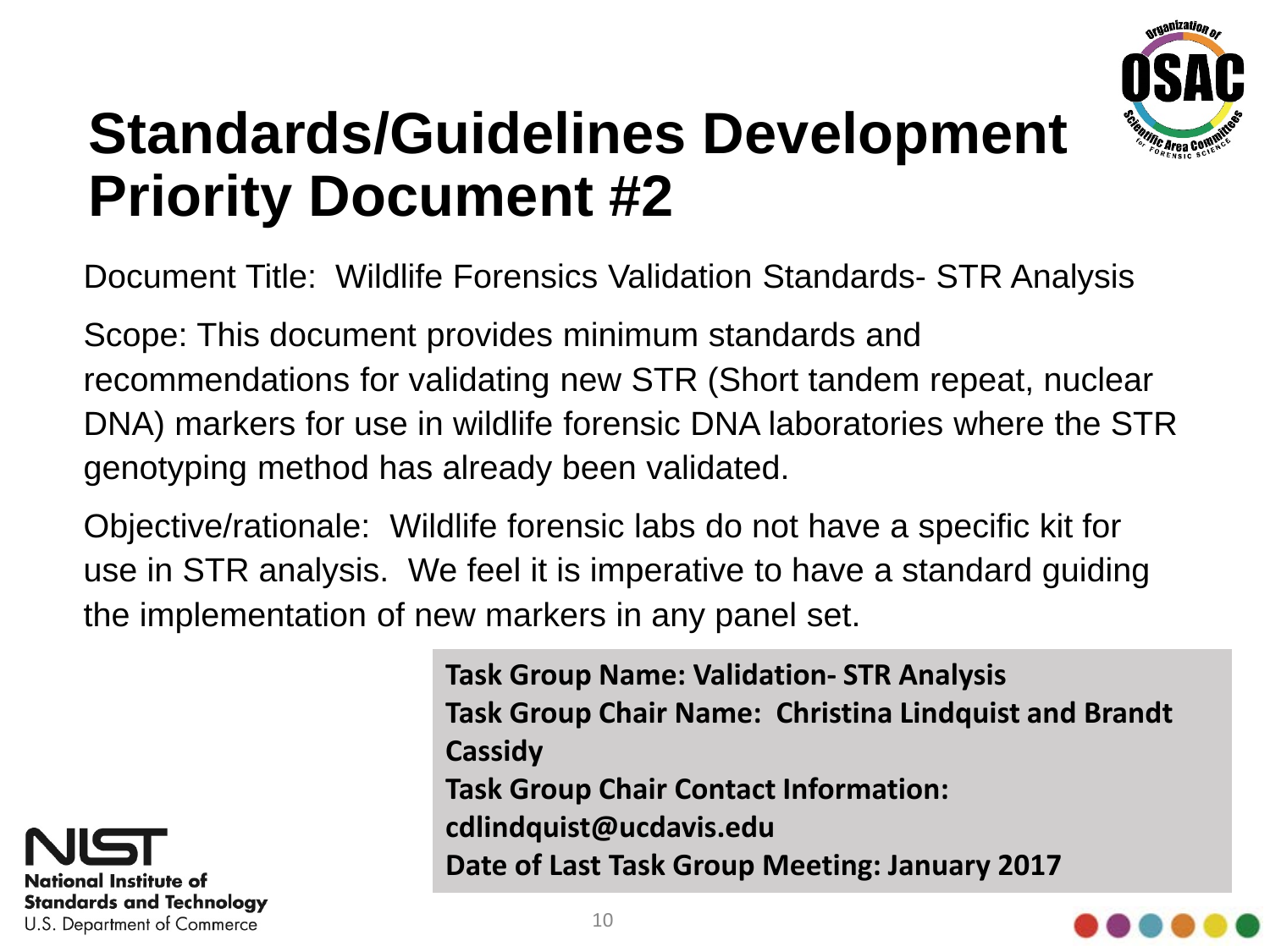

Key Components of Standard:

- Characterization of genetic markers
- Species specificity
- Sensitivity and stochastic studies
- Precision and accuracy
- Population studies
- Mixture studies
- PCR based studies



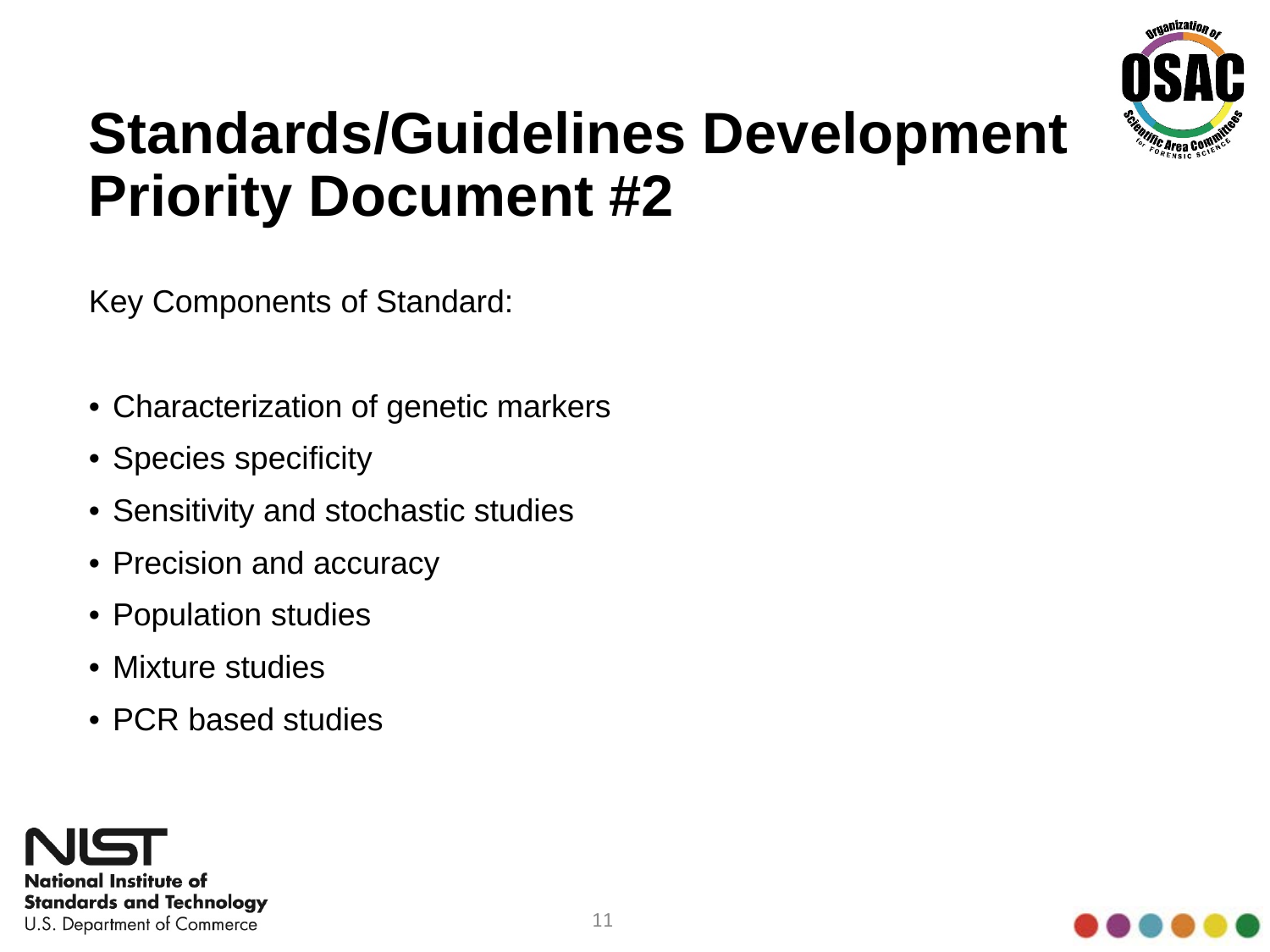

#### **Task Group/Subcommittee Action Plan**

| <b>Planned Actions</b>                            | <b>OSAC Process</b><br>Stage (e.g.,<br><b>SDO 100)</b> | <b>Assignee</b>   | <b>Estimated</b><br><b>Completion Date</b> |
|---------------------------------------------------|--------------------------------------------------------|-------------------|--------------------------------------------|
| Finalize document to send to<br><b>RC and SAC</b> | SDO100                                                 | <b>Task Group</b> | <b>March 2017</b>                          |
|                                                   |                                                        |                   |                                            |
|                                                   |                                                        |                   |                                            |
|                                                   |                                                        |                   |                                            |
|                                                   |                                                        |                   |                                            |



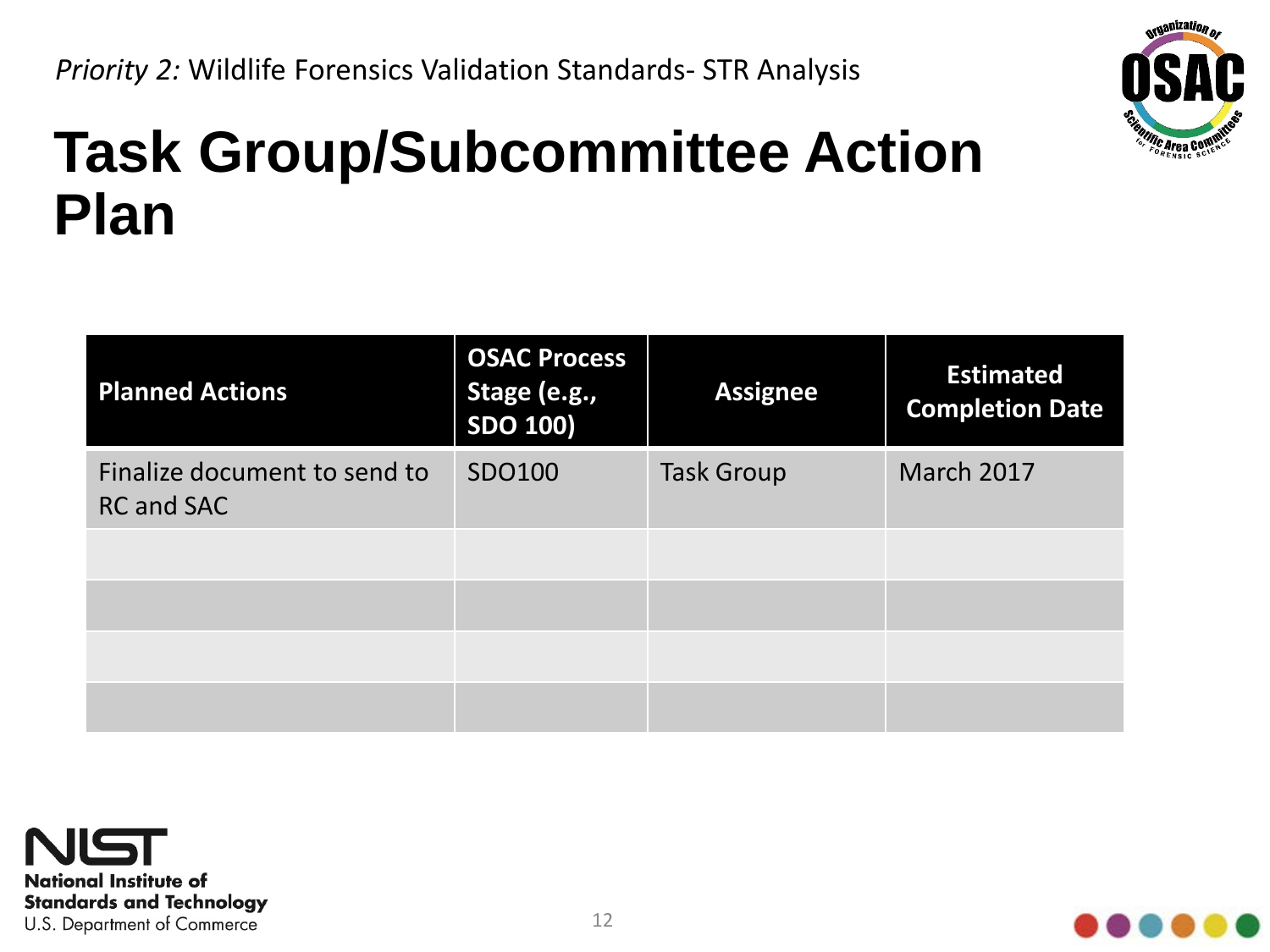

Document Title: Wildlife Forensics Validation Standards-Sequencing

Scope: This document provides minimum standards and recommendations for validating new sequencing primers for taxonomic identification and mitochondrial haplotyping in wildlife forensic DNA laboratories where the sequencing (Sanger) method has already been validated.

Objective/rationale: The field of Wildlife Forensics encompasses numerous species. Proper taxonomic identification and haplotyping may at times require new primers. This standard offers guidance on the implementation of these primers.



**Task Group Name: Validation Standards- Sequencing Task Group Chair Name: Christina Lindquist\* and Brandt Cassidy Task Group Chair Contact Information: cdlindquist@ucdavis.edu Date of Last Task Group Meeting: January 2017**

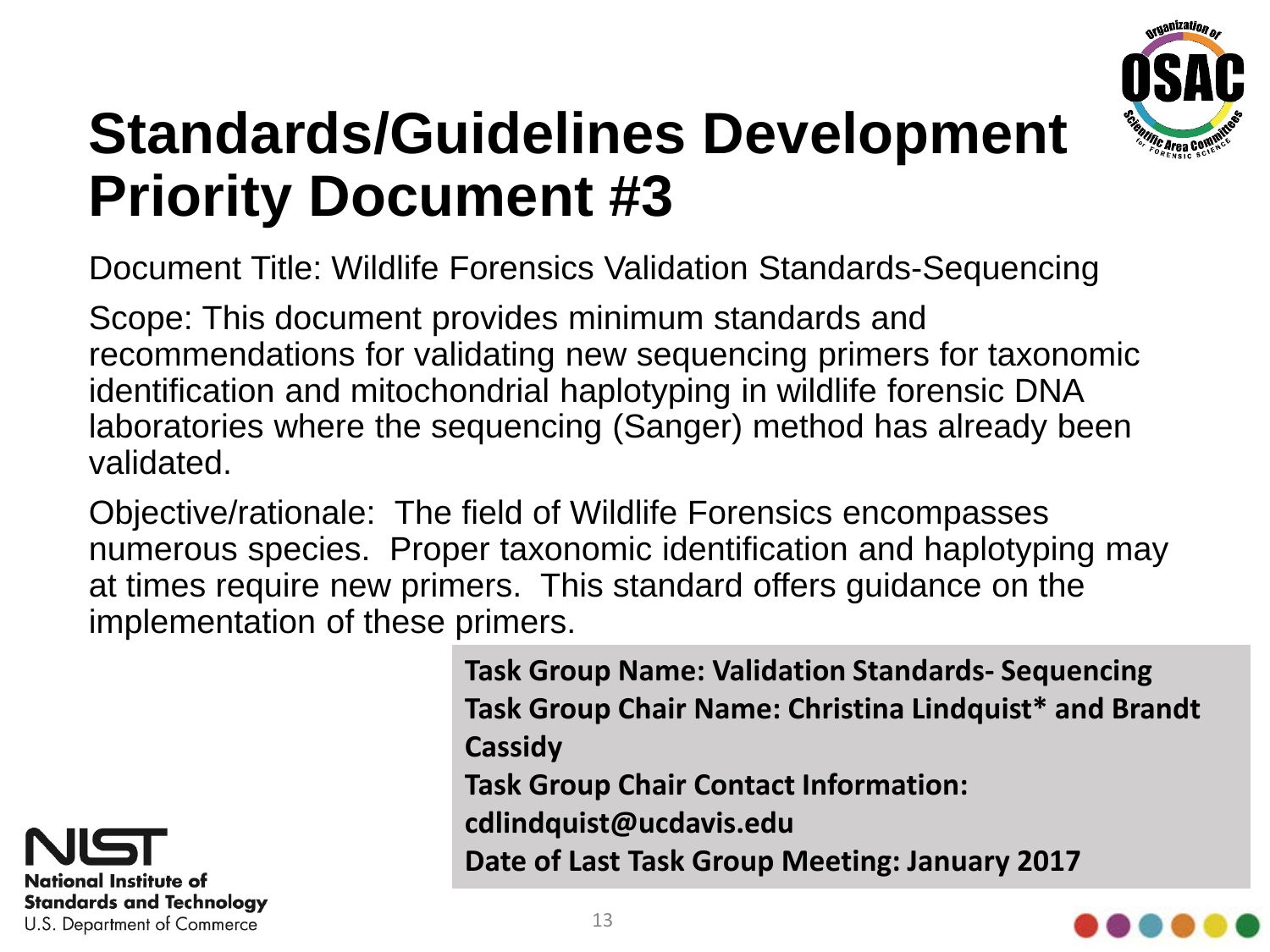

Key Components of Standard:

- Characterization of genetic regions
- Species specificity
- Sensitivity studies
- Precision and accuracy of the assay
- Population Studies
- PCR based studies



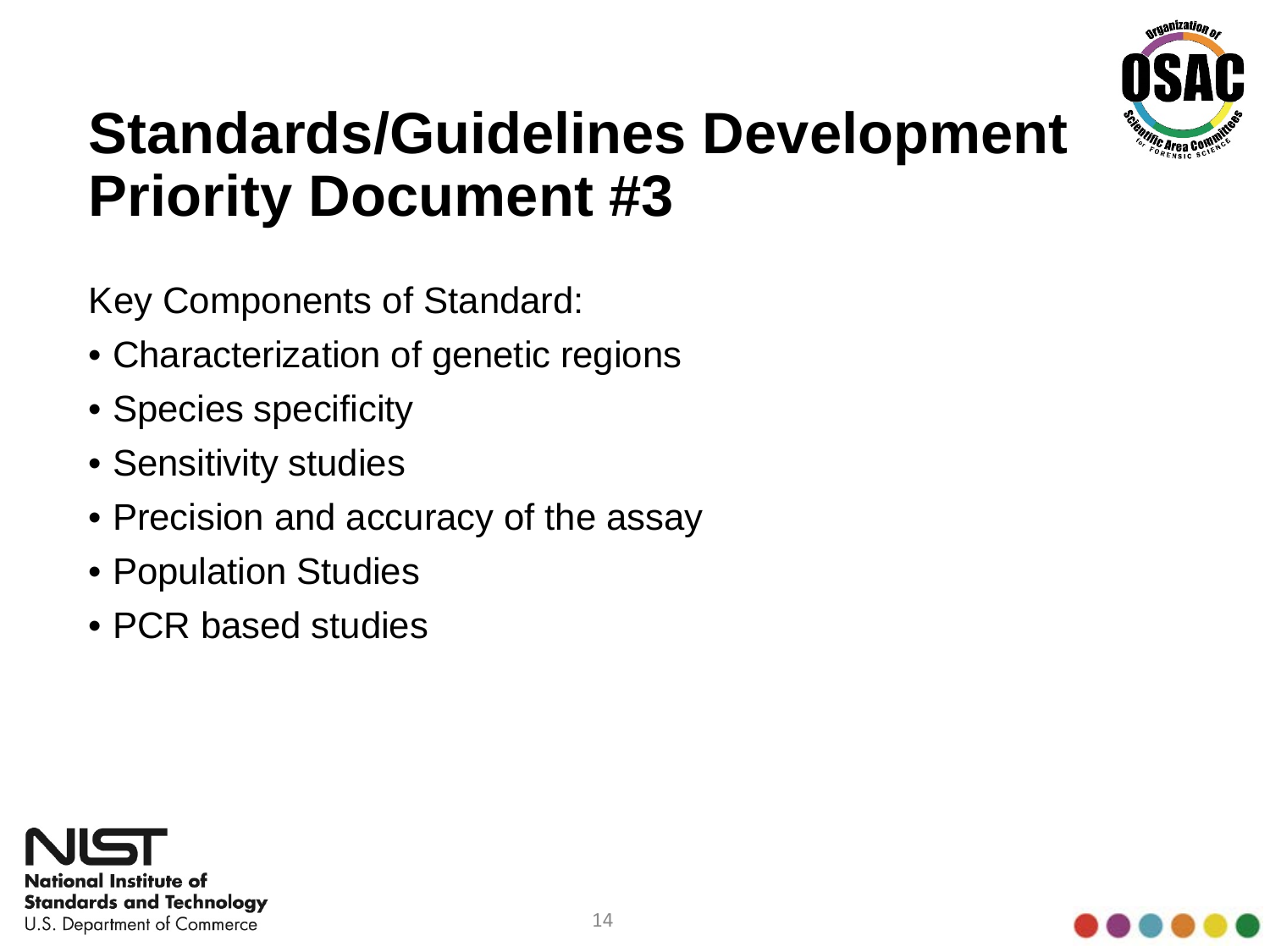

#### **Task Group/Subcommittee Action Plan**

| <b>Planned Actions</b>                            | <b>OSAC Process</b><br>Stage (e.g.,<br><b>SDO 100)</b> | <b>Assignee</b>   | <b>Estimated</b><br><b>Completion Date</b> |
|---------------------------------------------------|--------------------------------------------------------|-------------------|--------------------------------------------|
| Finalize document to send to<br><b>RC and SAC</b> | SDO100                                                 | <b>Task Group</b> | March 2017                                 |
|                                                   |                                                        |                   |                                            |
|                                                   |                                                        |                   |                                            |
|                                                   |                                                        |                   |                                            |
|                                                   |                                                        |                   |                                            |



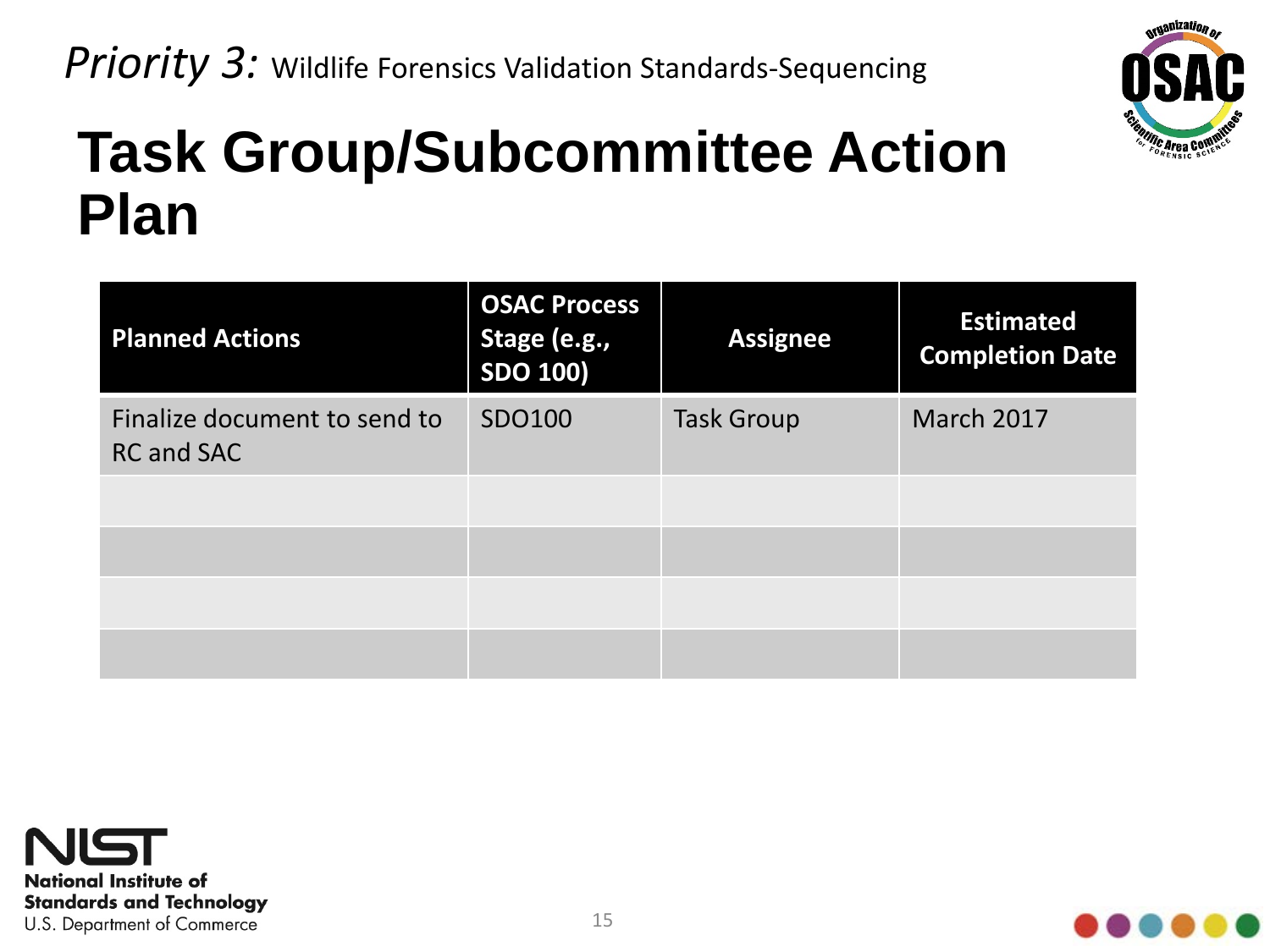

Document Title: Wildlife Forensics Methods- Sampling of Reference **Samples** 

Scope: This document will provide a standard method for collecting a case reference sample, database samples and voucher samples from various non-human organisms

Objective/rationale: Collecting samples from species other than human can prove challenging. A standard method will alleviate some of these challenges

Issues/Concerns: Writing a standard method that will encompass all the species wildlife forensic labs encounter and different sampling procedures



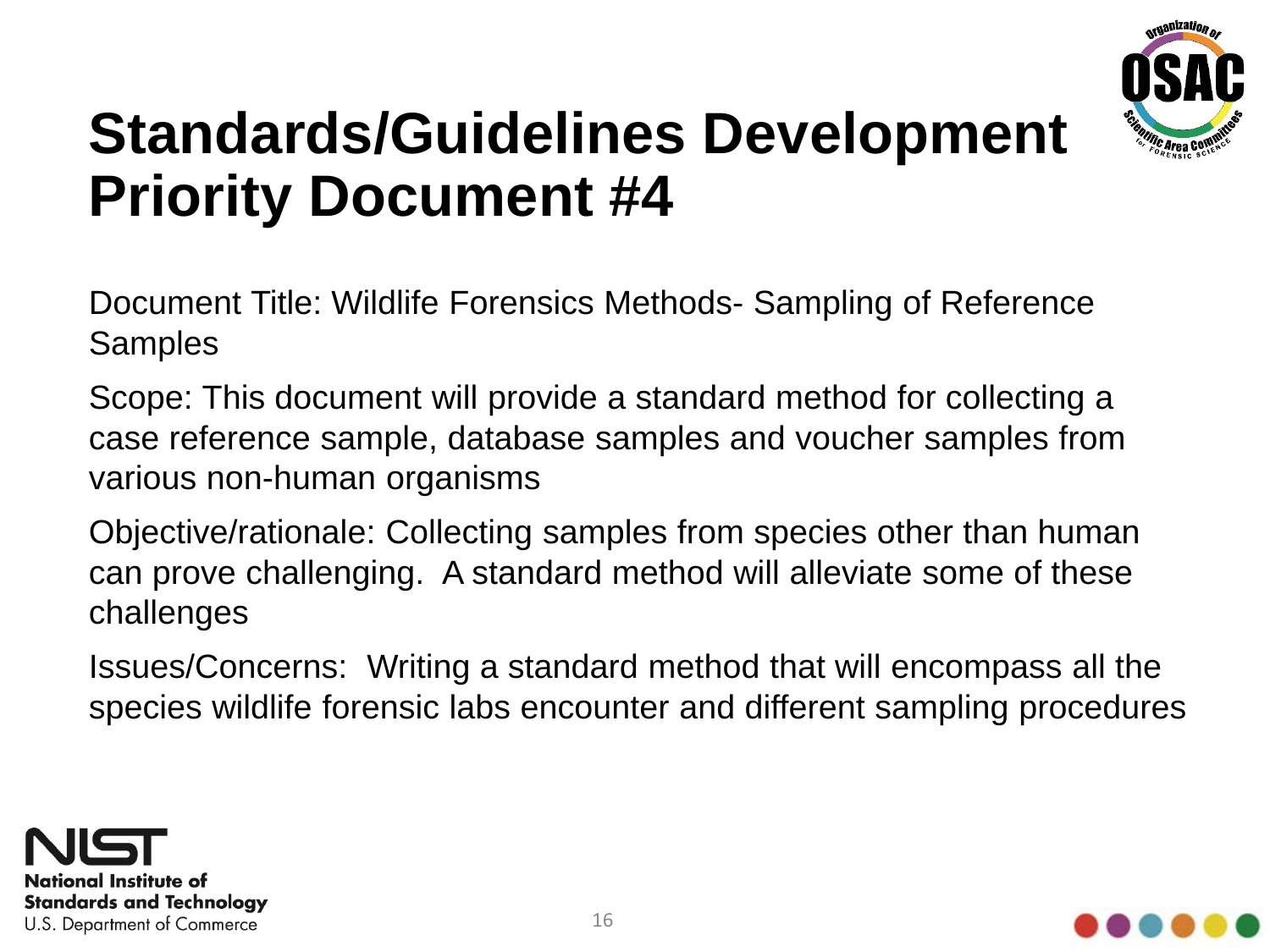

Key Components of Standard:

- Sampling methods for database samples for statistical use
- Sampling methods to collect individual samples for comparison
- Sampling methods for voucher specimens



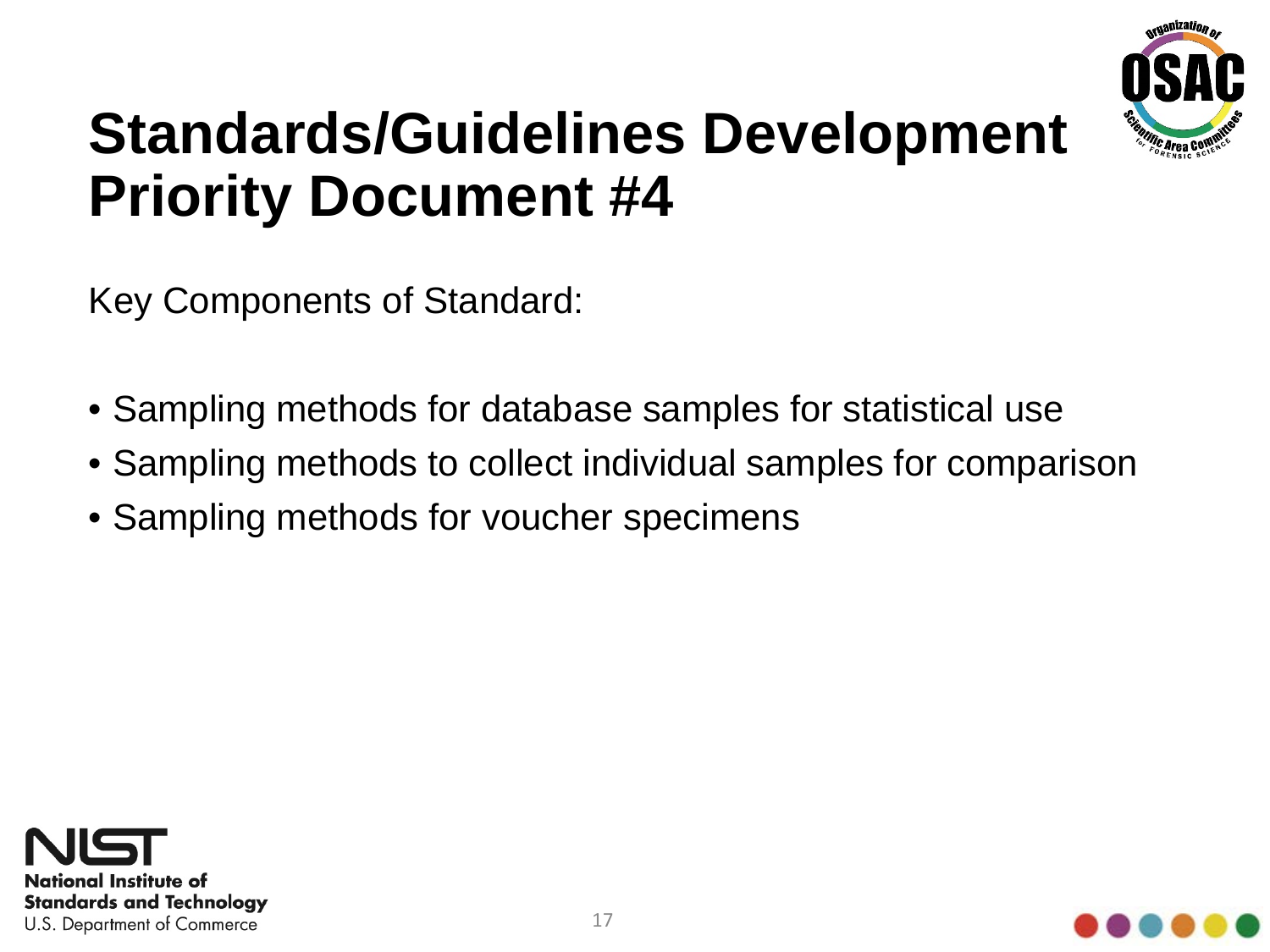*Priority 4:* Wildlife Forensics Methods- Sampling of Reference Samples



#### **Task Group/Subcommittee Action Plan**

| <b>Planned Actions</b> | <b>OSAC Process</b><br>Stage (e.g.,<br><b>SDO 100)</b> | <b>Assignee</b>    | <b>Estimated</b><br><b>Completion Date</b> |
|------------------------|--------------------------------------------------------|--------------------|--------------------------------------------|
| Assign task group      | SDO100                                                 | <b>Kathy Moore</b> | March 2017                                 |
|                        |                                                        |                    |                                            |
|                        |                                                        |                    |                                            |
|                        |                                                        |                    |                                            |
|                        |                                                        |                    |                                            |



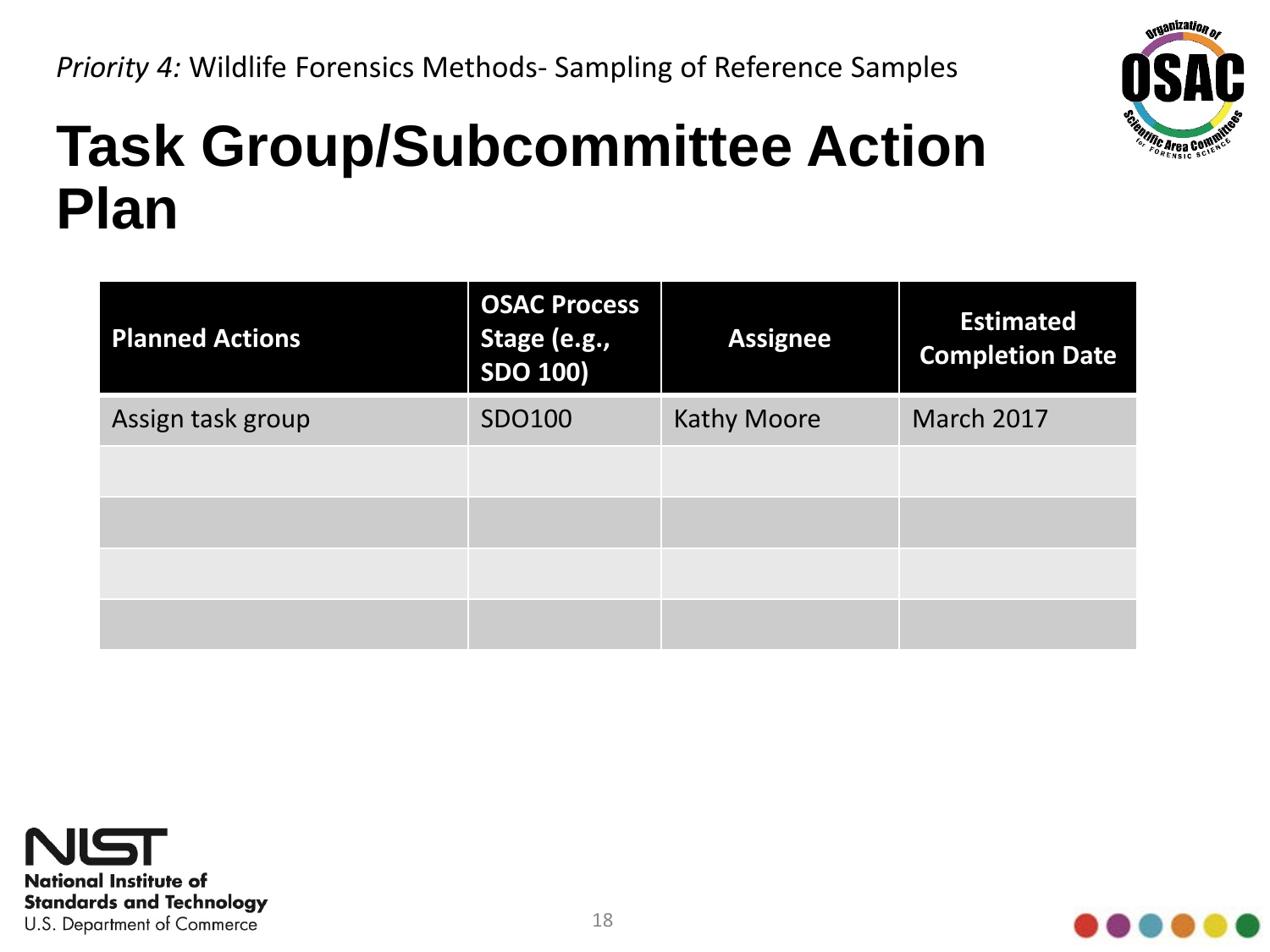

#### **Summary of Standards/Guidelines Priority Actions**

| <b>Priority</b> | <b>OSAC</b><br><b>Process</b> | <b>Working Title of Document</b>                        |
|-----------------|-------------------------------|---------------------------------------------------------|
|                 | <b>SDO</b>                    | <b>Wildlife Forensic DNA Standards</b>                  |
|                 | <b>SDO</b>                    | Wildlife Forensic Validation Standards- STR Analysis    |
| 3               | <b>SDO</b>                    | Wildlife Forensic Validation Standards - Sequencing     |
| 4               | <b>SDO</b>                    | Wildlife Forensic Methods-Sampling of Reference Samples |



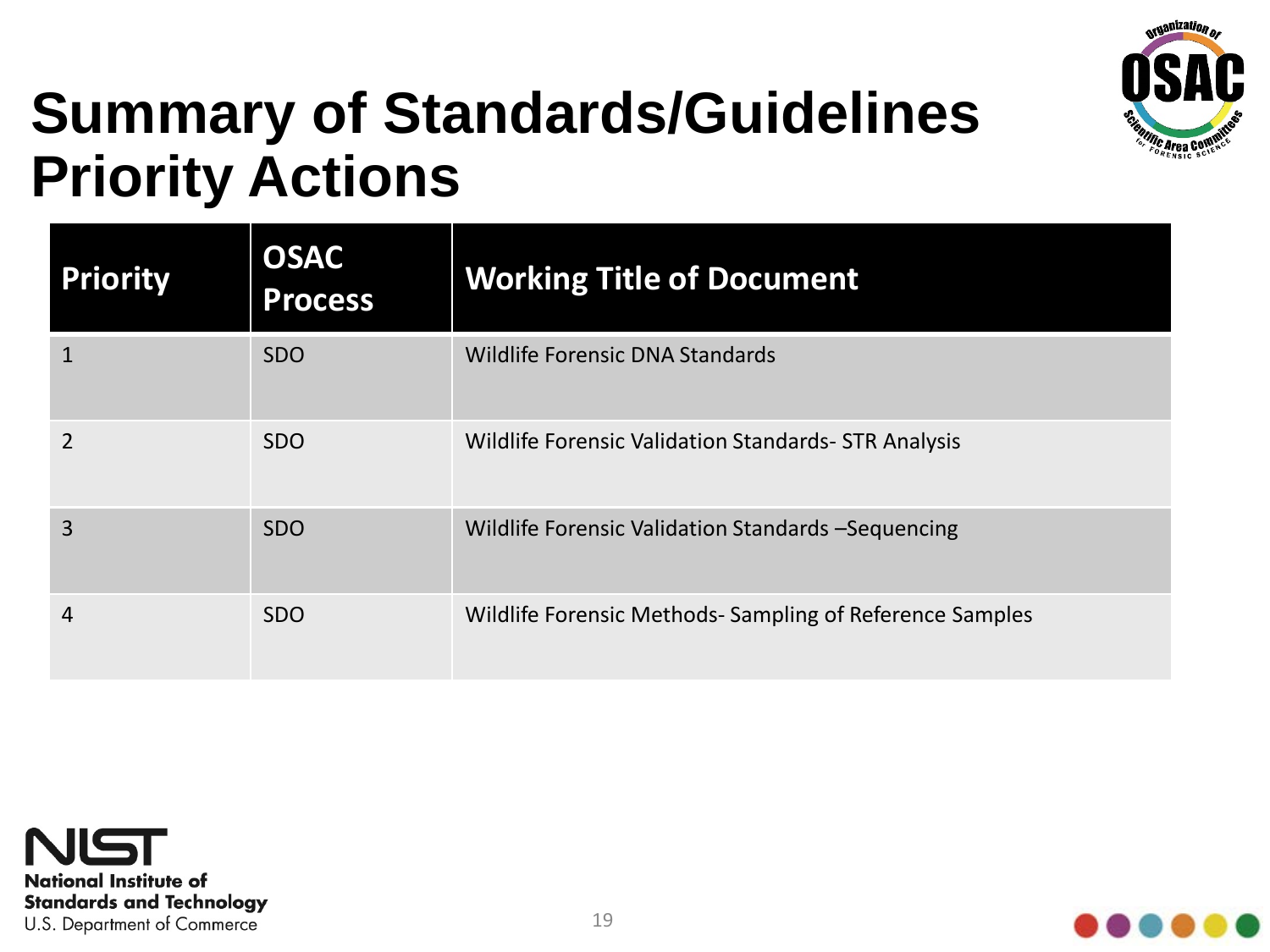

#### **Standards/Guidelines Reviewed For Technical Merit**

| <b>Title</b>                                     | <b>Developing</b><br><b>Organization</b> | Status* | <b>OSAC Process</b><br>Stage (e.g., RA<br>100) |
|--------------------------------------------------|------------------------------------------|---------|------------------------------------------------|
| Wildlife Forensic- General Standard              | <b>WF</b><br>Subcommittee                | SDO300  | $RA-0$                                         |
| <b>Wildlife Forensic-Report Writing Standard</b> | <b>WF</b><br>Subcommittee                | SDO300  | $RA-0$                                         |
| <b>Wildlife Forensic- Morphology Standard</b>    | <b>WF</b><br>Subcommittee                | SDO300  | $RA-0$                                         |
|                                                  |                                          |         |                                                |
|                                                  |                                          |         |                                                |



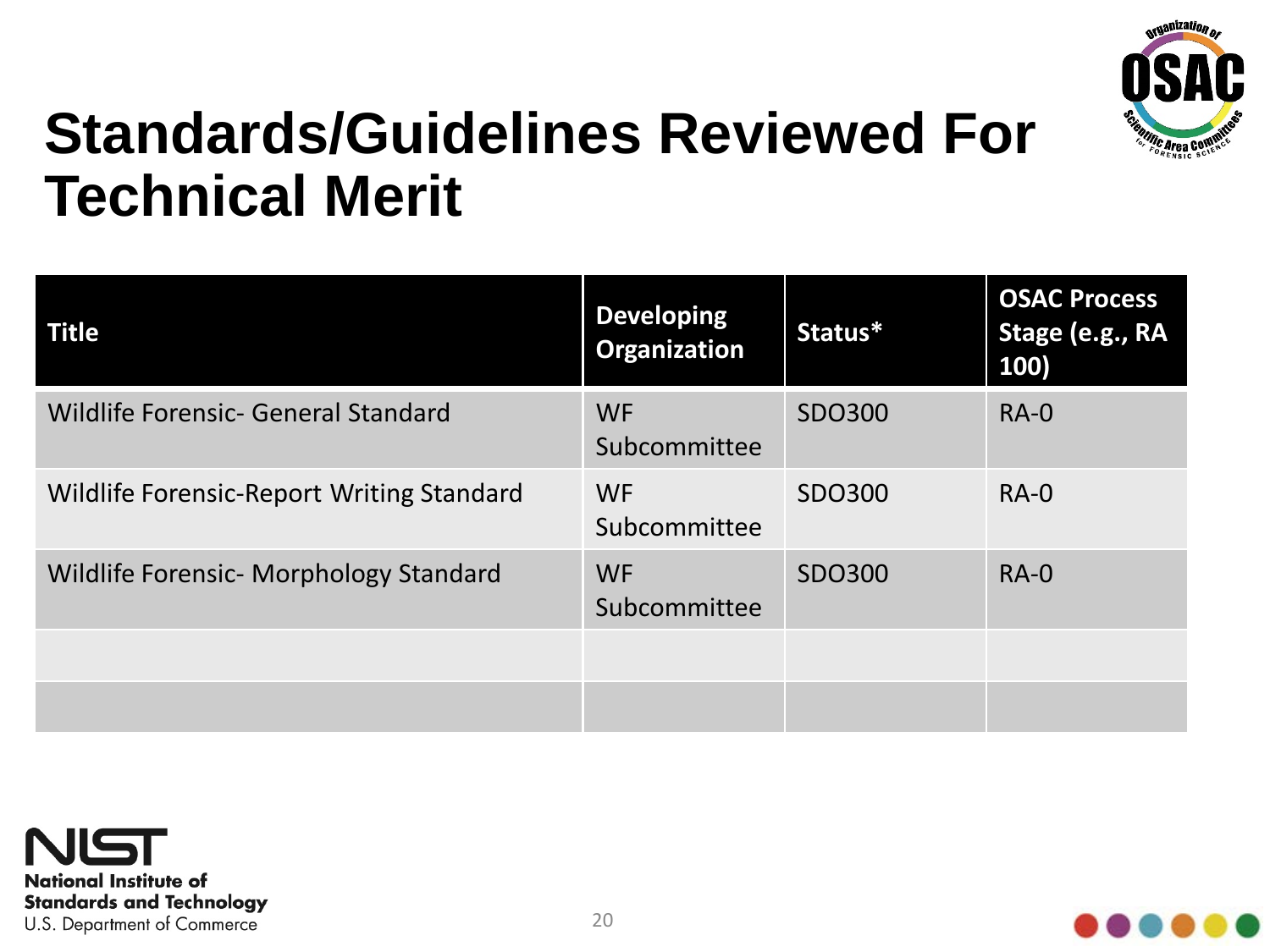#### **Research & Development Needs Identified**



- Species specific STR panels and allelic ladders
	- Currently have several labs working on compiling markers for deer species
	- $\checkmark$  Grad student prepared to take on task of developing allelic ladders